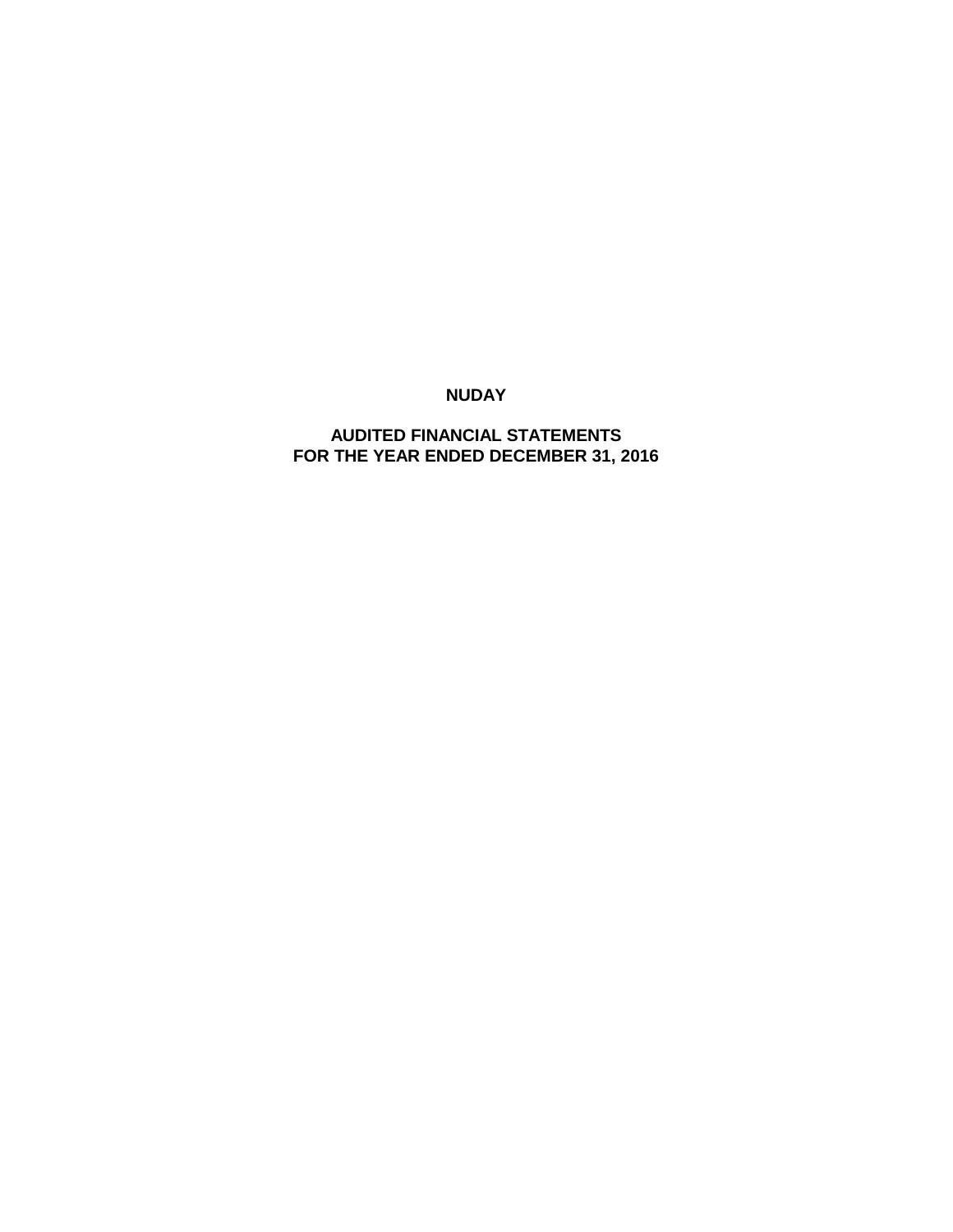# **NUDAY TABLE OF CONTENTS FOR THE YEAR ENDED DECEMBER 31, 2016**

|                                         | <b>PAGE</b> |
|-----------------------------------------|-------------|
| Independent Auditors' Report            | $1 - 2$     |
| <b>Statement of Financial Position</b>  | 3           |
| <b>Statement of Activities</b>          | 4           |
| <b>Statement of Functional Expenses</b> | 5           |
| <b>Statement of Cash Flows</b>          | 6           |
| <b>Notes to Financial Statements</b>    | $7 - 12$    |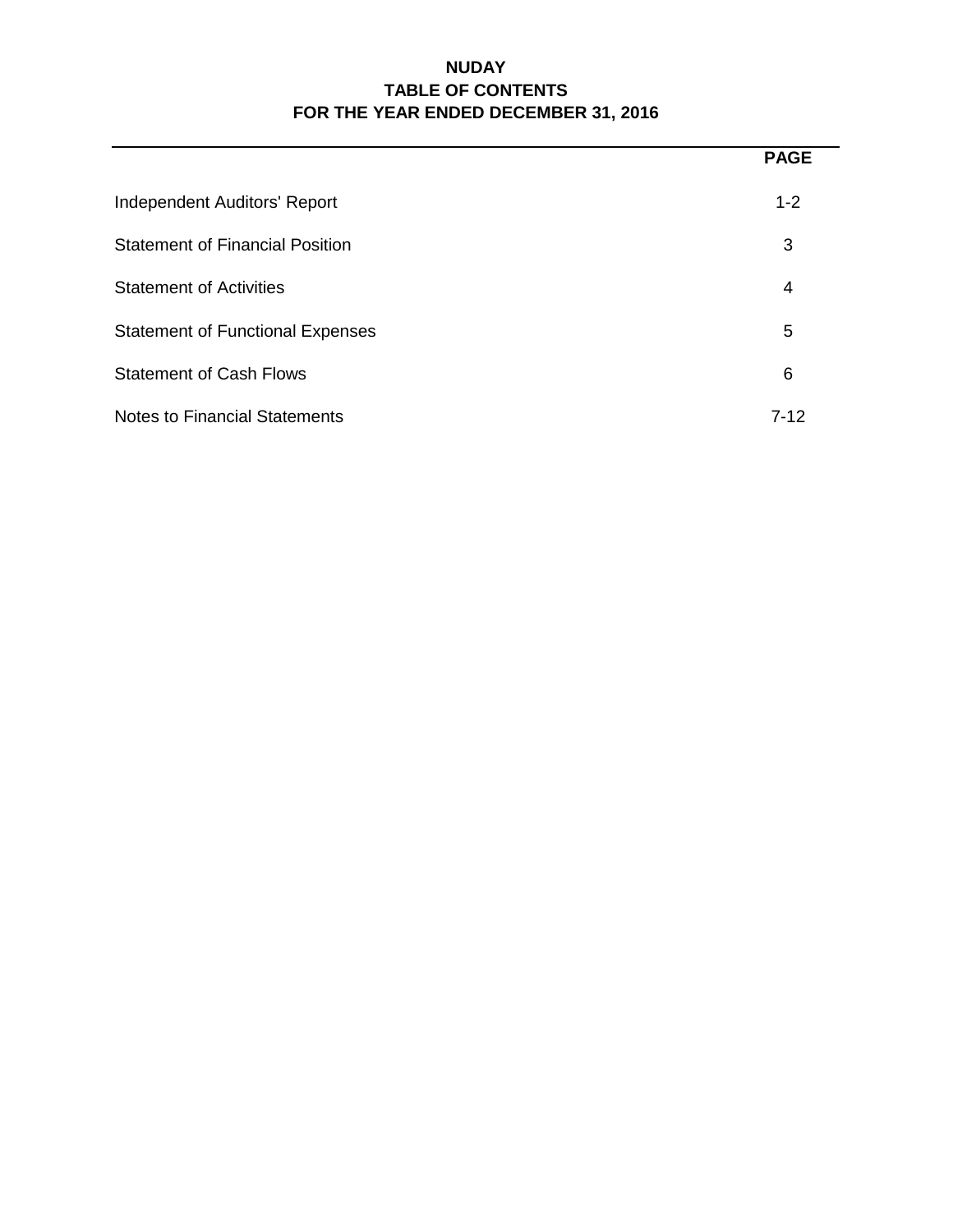

30 Massachusetts Avenue. Suite 300 • North Andover. MA 01845

Douglas L. Naffah, C.P.A. Mary Ellin Costello, C.P.A. Marilyn A. Censullo, C.P.A.

Tel: 978.685.8540 Fax: 978.685.8740

# INDEPENDENT AUDITORS' REPORT

To the Board of Directors NuDay Windham, NH

We have audited the accompanying financial statements of NuDay (a nonprofit organization), which comprise the statement of financial position as of December 31, 2016, and the related statements of activities, functional expenses and cash flows for the year then ended, and the related notes to the financial statements.

# **Management's Responsibility for the Financial Statements**

Management is responsible for the preparation and fair presentation of these financial statements in accordance with accounting principles generally accepted in the United States of America; this includes the design, implementation, and maintenance of internal control relevant to the preparation and fair presentation of financial statements that are free from material misstatement, whether due to fraud or error.

### **Auditors' Responsibility**

Our responsibility is to express an opinion on these financial statements based on our audit. We conducted our audit in accordance with auditing standards generally accepted in the United States of America. Those standards require that we plan and perform the audit to obtain reasonable assurance about whether the financial statements are free from material misstatement.

An audit involves performing procedures to obtain audit evidence about the amounts and disclosures in the financial statements. The procedures selected depend on the auditor's judgment, including the assessment of the risks of material misstatement of the financial statements, whether due to fraud or error. In making those risk assessments, the auditor considers internal control relevant to the entity's preparation and fair presentation of the financial statements in order to design audit procedures that are appropriate in the circumstances, but not for the purpose of expressing an opinion on the effectiveness of the entity's internal control. Accordingly, we express no such opinion. An audit also includes evaluating the appropriateness of accounting policies used and the reasonableness of significant accounting estimates made by management, as well as evaluating the overall presentation of the financial statements.

We believe that the audit evidence we have obtained is sufficient and appropriate to provide a basis for our audit opinion.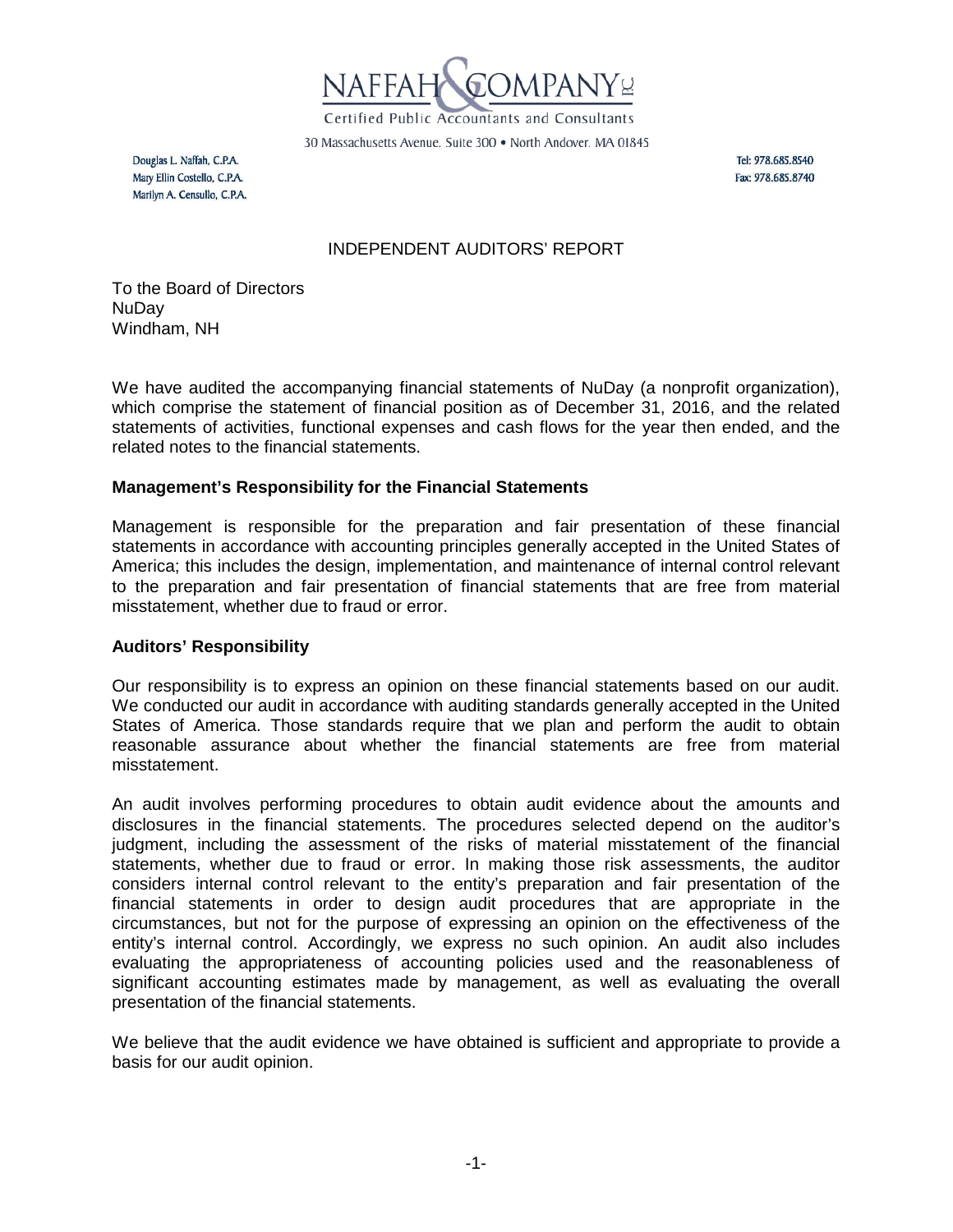# **Opinion**

In our opinion, the financial statements referred to above present fairly, in all material respects, the financial position of NuDay as of December 31, 2016, and the changes in its net assets and its cash flows for the year then ended in accordance with accounting principles generally accepted in the United States of America.

raggate + Congany, P.C.

December 8, 2017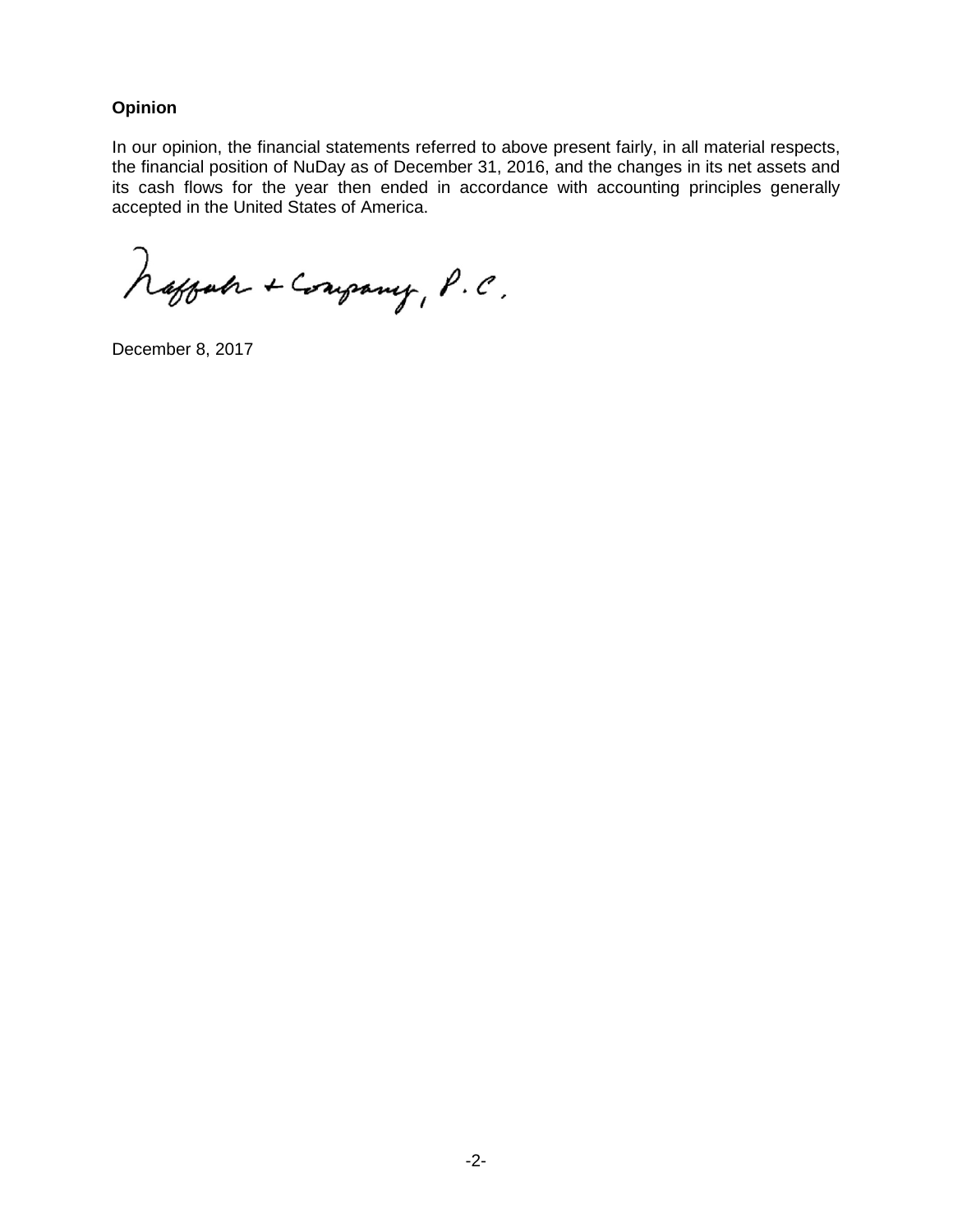#### **NUDAY STATEMENT OF FINANCIAL POSITION DECEMBER 31, 2016**

| <b>ASSETS</b>                                                                                           |                                             |
|---------------------------------------------------------------------------------------------------------|---------------------------------------------|
| <b>CURRENT ASSETS</b><br>Cash<br>Accounts receviable<br>Marketable securities<br>Constructon in process | \$<br>323,767<br>40,134<br>33,010<br>44,401 |
| <b>Total Current Assets</b>                                                                             | 441,312                                     |
| PROPERTY AND EQUIPMENT, NET                                                                             | 118,607                                     |
| <b>TOTAL ASSETS</b>                                                                                     | \$<br>559,919                               |
| <b>LIABILITIES AND NET ASSETS</b>                                                                       |                                             |
| <b>NET ASSETS</b><br>Unrestricted<br>Temporarily restricted                                             | 479,003<br>80,916                           |
| <b>Total Net Assets</b>                                                                                 | 559,919                                     |
| TOTAL LIABILITIES AND NET ASSETS                                                                        | \$<br>559,919                               |

The accompanying notes are an integral part of these financial statements.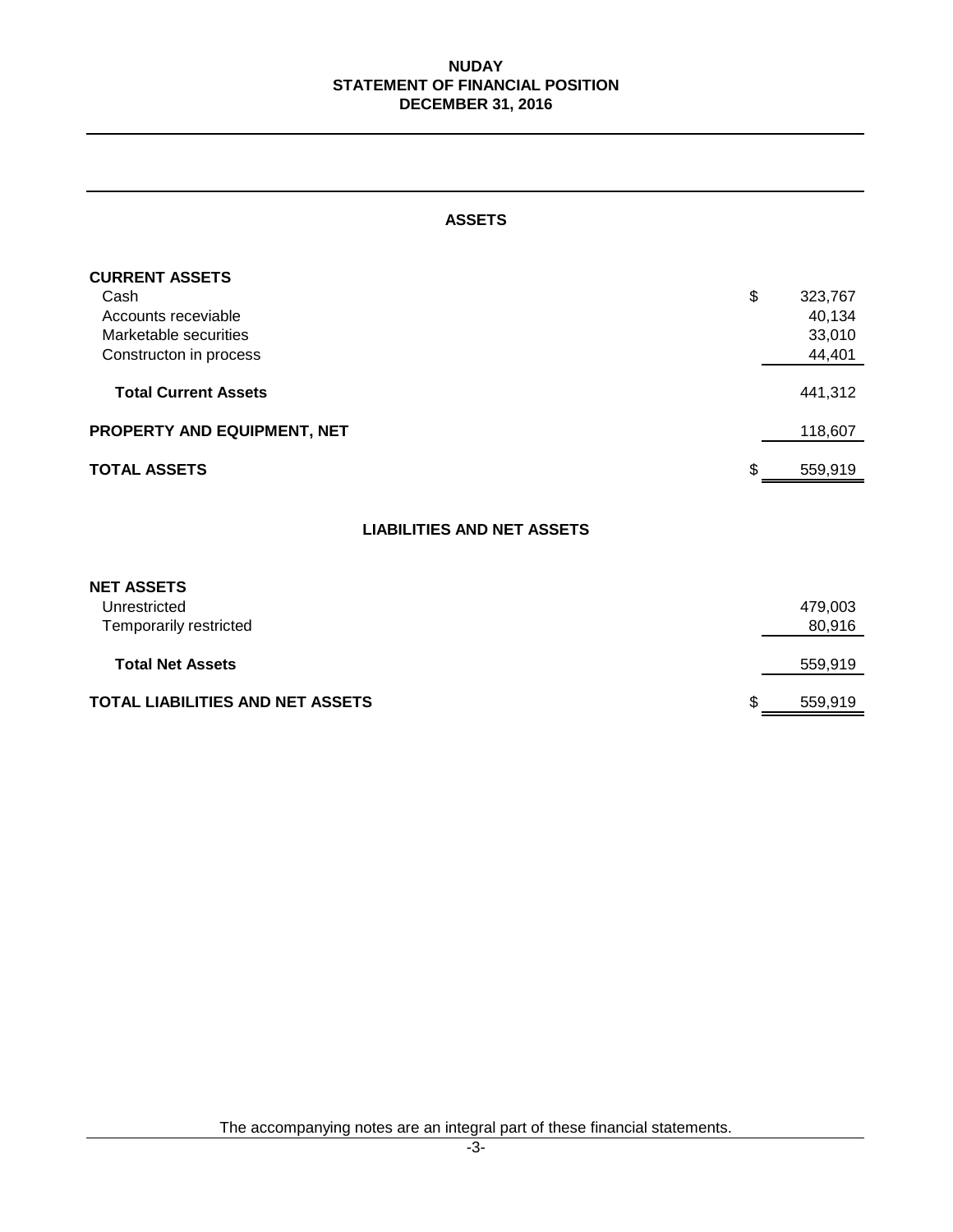### **NUDAY STATEMENT OF ACTIVITIES FOR THE YEAR ENDED DECEMBER 31, 2016**

|                                             | <b>Unrestricted</b> |      | <b>Temporarily</b><br><b>Restricted</b> | Total<br>2016   |
|---------------------------------------------|---------------------|------|-----------------------------------------|-----------------|
| <b>REVENUE AND SUPPORT</b>                  |                     |      |                                         |                 |
| Donations                                   | \$<br>2,224,133     | - \$ | 89,563                                  | \$<br>2,313,696 |
| Special events                              | 54,603              |      |                                         | 54,603          |
| In-kind contributions                       | 19,904,951          |      |                                         | 19,904,951      |
| Realized loss on sale of donated securities | (16, 343)           |      |                                         | (16, 343)       |
| Net assets released from restrictions       | 44,522              |      | (44, 522)                               |                 |
| <b>TOTAL REVENUE AND SUPPORT</b>            | 22,211,866          |      | 45,041                                  | 22,256,907      |
| <b>EXPENSES</b>                             |                     |      |                                         |                 |
| Program services                            | 21,659,340          |      |                                         | 21,659,340      |
| Management and general                      | 61,682              |      |                                         | 61,682          |
| Fund raising                                | 13,733              |      |                                         | 13,733          |
| <b>TOTAL EXPENSES</b>                       | 21,734,755          |      |                                         | 21,734,755      |
| <b>INCREASE IN NET ASSETS</b>               | 477,111             |      | 45,041                                  | 522,152         |
| <b>NET ASSETS - BEGINNING OF YEAR</b>       | 1,892               |      | 35,875                                  | 37,767          |
| <b>NET ASSETS - END OF YEAR</b>             | \$<br>479,003       | \$   | 80,916                                  | \$<br>559,919   |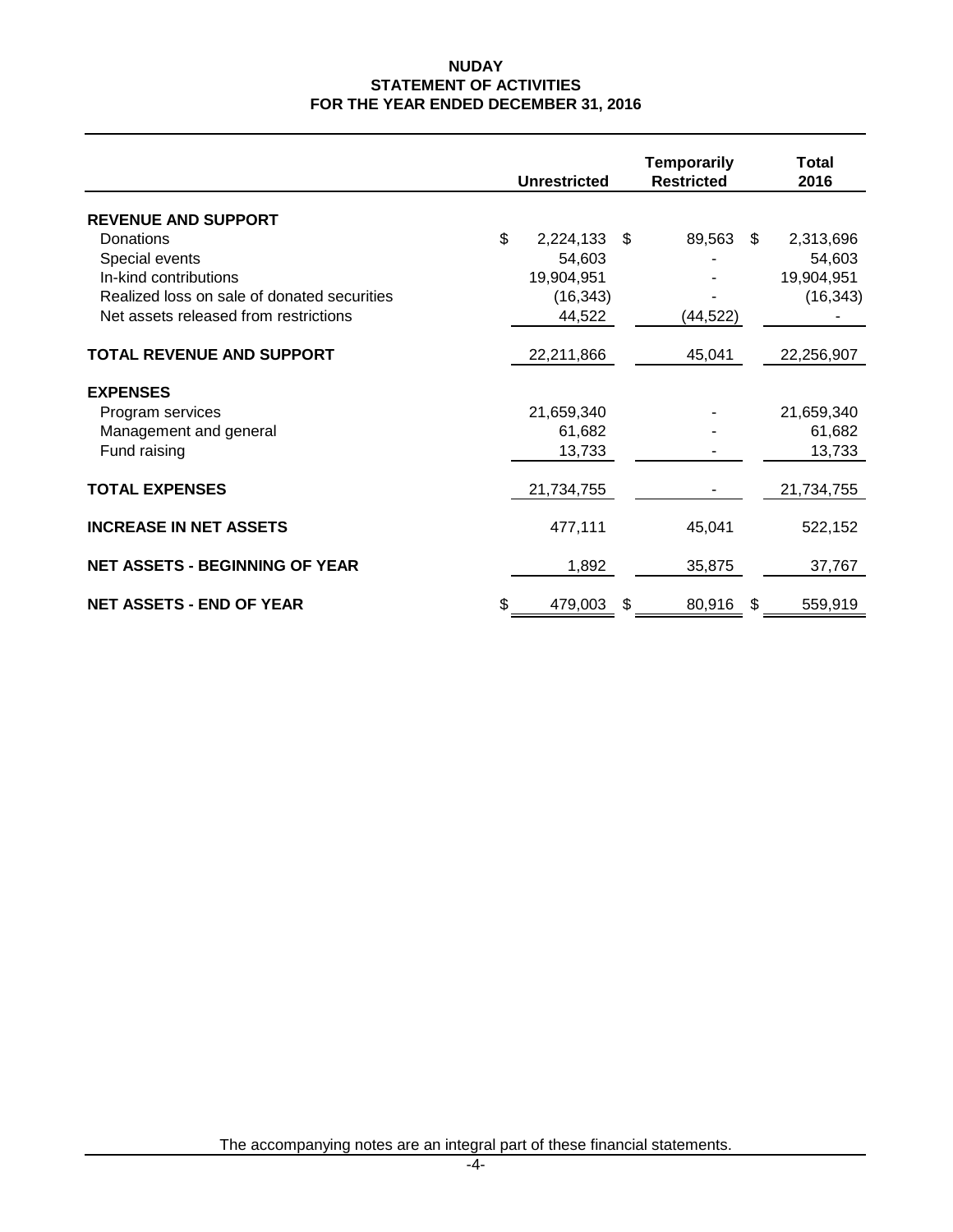# **NUDAY STATEMENT OF FUNCTIONAL EXPENSES FOR THE YEAR ENDED DECEMBER 31, 2016**

|                         |                 | <b>Management</b> |                    |                  |
|-------------------------|-----------------|-------------------|--------------------|------------------|
|                         | Program         | and               |                    |                  |
|                         | <b>Services</b> | General           | <b>Fundraising</b> | <b>Total</b>     |
|                         |                 |                   |                    |                  |
| In-kind expenses        | 19,904,951      |                   |                    | 19,904,951       |
| Container costs         | 297,612         |                   |                    | 297,612          |
| Orphan support          | 274,915         |                   |                    | 274,915          |
| Other program costs     | 165,605         |                   |                    | 165,605          |
| Medical                 | 147,391         |                   |                    | 147,391          |
| Education               | 138,377         |                   |                    | 138,377          |
| Wages                   | 120,992         | 33,681            | 13,733             | 168,406          |
| Emergency campaigns     | 116,020         |                   |                    | 116,020          |
| Seasonal campaigns      | 106,910         |                   |                    | 106,910          |
| Food security           | 95,564          |                   |                    | 95,564           |
| Professional fees       | 71,764          | 17,941            |                    | 89,705           |
| Resettlement & refugees | 29,864          |                   |                    | 29,864           |
| Bank & merchant fees    | 26,193          |                   |                    | 26,193           |
| Transfer expense        | 24,473          |                   |                    | 24,473           |
| Warehouse rent          | 23,116          |                   |                    | 23,116           |
| Advertising             | 21,311          |                   |                    | 21,311           |
| Special events          | 20,396          |                   |                    | 20,396           |
| Payroll tax             | 15,432          | 3,858             |                    | 19,290           |
| Self-sustainability     | 13,252          |                   |                    | 13,252           |
| Travel                  | 9,714           |                   |                    | 9,714            |
| <b>Utilities</b>        | 8,683           | 2,171             |                    | 10,854           |
| Social business         | 7,983           |                   |                    | 7,983            |
| Insurance               | 7,192           | 1,798             |                    | 8,990            |
| Office supplies         | 6,534           | 1,633             |                    | 8,167            |
| Depreciation            | 2,696           |                   |                    | 2,696            |
| Dues & subscriptions    | 2,400           | 600               |                    | 3,000            |
| Total                   | 21,659,340      | \$<br>61,682      | \$<br>13,733       | \$<br>21,734,755 |

The accompanying notes are an integral part of these financial statements.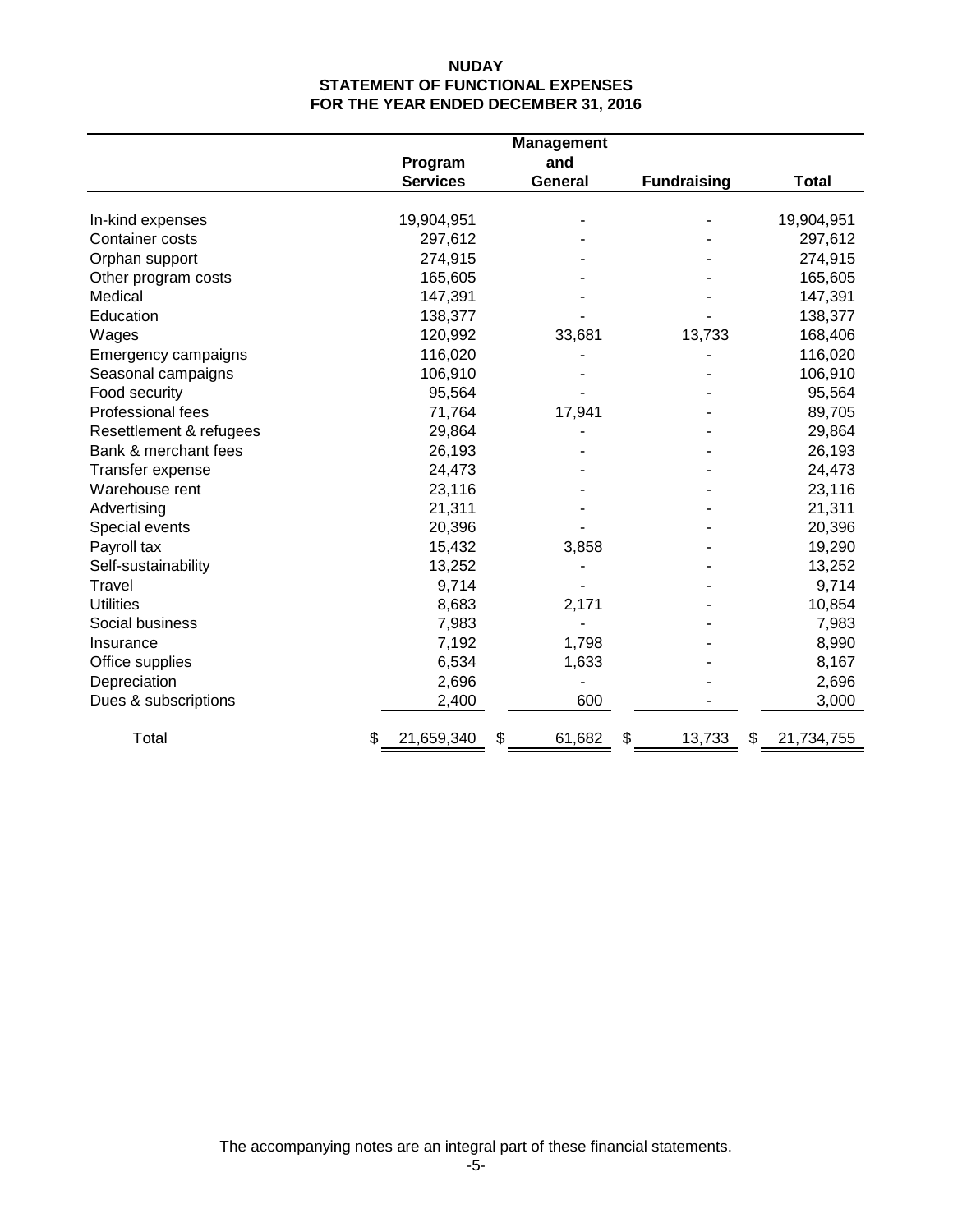#### **NUDAY STATEMENTS OF CASH FLOWS FOR THE YEAR ENDED DECEMBER 31, 2016**

| \$.<br>Change in net assets<br>Adjustments required to reconcile increase in net assets<br>to net cash provided by operating activities:<br>Depreciation<br>Increase in accounts receivable<br>Increase in marketable securities<br>Increase in construction in process<br>Decrease in accounts payable<br><b>Total Adjustments</b><br><b>Net Cash Provided by Operating Activities</b><br><b>CASH FLOWS FROM INVESTING ACTIVITIES</b><br>Capital expenditures<br><b>Net Cash Used in Investing Activities</b><br><b>NET INCREASE IN CASH</b><br><b>CASH AT BEGINNING OF YEAR</b> | <b>CASH FLOWS FROM OPERATING ACTIVITIES</b> |            |
|-----------------------------------------------------------------------------------------------------------------------------------------------------------------------------------------------------------------------------------------------------------------------------------------------------------------------------------------------------------------------------------------------------------------------------------------------------------------------------------------------------------------------------------------------------------------------------------|---------------------------------------------|------------|
|                                                                                                                                                                                                                                                                                                                                                                                                                                                                                                                                                                                   |                                             | 522,152    |
|                                                                                                                                                                                                                                                                                                                                                                                                                                                                                                                                                                                   |                                             |            |
|                                                                                                                                                                                                                                                                                                                                                                                                                                                                                                                                                                                   |                                             |            |
|                                                                                                                                                                                                                                                                                                                                                                                                                                                                                                                                                                                   |                                             | 2,696      |
|                                                                                                                                                                                                                                                                                                                                                                                                                                                                                                                                                                                   |                                             | (40, 134)  |
|                                                                                                                                                                                                                                                                                                                                                                                                                                                                                                                                                                                   |                                             | (18, 540)  |
|                                                                                                                                                                                                                                                                                                                                                                                                                                                                                                                                                                                   |                                             | (44, 401)  |
|                                                                                                                                                                                                                                                                                                                                                                                                                                                                                                                                                                                   |                                             | (46, 200)  |
|                                                                                                                                                                                                                                                                                                                                                                                                                                                                                                                                                                                   |                                             |            |
|                                                                                                                                                                                                                                                                                                                                                                                                                                                                                                                                                                                   |                                             | (146, 579) |
|                                                                                                                                                                                                                                                                                                                                                                                                                                                                                                                                                                                   |                                             | 375,573    |
|                                                                                                                                                                                                                                                                                                                                                                                                                                                                                                                                                                                   |                                             |            |
|                                                                                                                                                                                                                                                                                                                                                                                                                                                                                                                                                                                   |                                             | (121, 303) |
|                                                                                                                                                                                                                                                                                                                                                                                                                                                                                                                                                                                   |                                             |            |
|                                                                                                                                                                                                                                                                                                                                                                                                                                                                                                                                                                                   |                                             | (121, 303) |
|                                                                                                                                                                                                                                                                                                                                                                                                                                                                                                                                                                                   |                                             |            |
|                                                                                                                                                                                                                                                                                                                                                                                                                                                                                                                                                                                   |                                             | 254,270    |
|                                                                                                                                                                                                                                                                                                                                                                                                                                                                                                                                                                                   |                                             | 69,497     |
|                                                                                                                                                                                                                                                                                                                                                                                                                                                                                                                                                                                   |                                             |            |
|                                                                                                                                                                                                                                                                                                                                                                                                                                                                                                                                                                                   | <b>CASH AT END OF YEAR</b>                  | 323,767    |

### **SUPPLEMENTAL CASH FLOW DISCLOSURES**

### **CASH PAID DURING THE YEAR**

| Interest<br>. |  |
|---------------|--|
| <b>Taxes</b>  |  |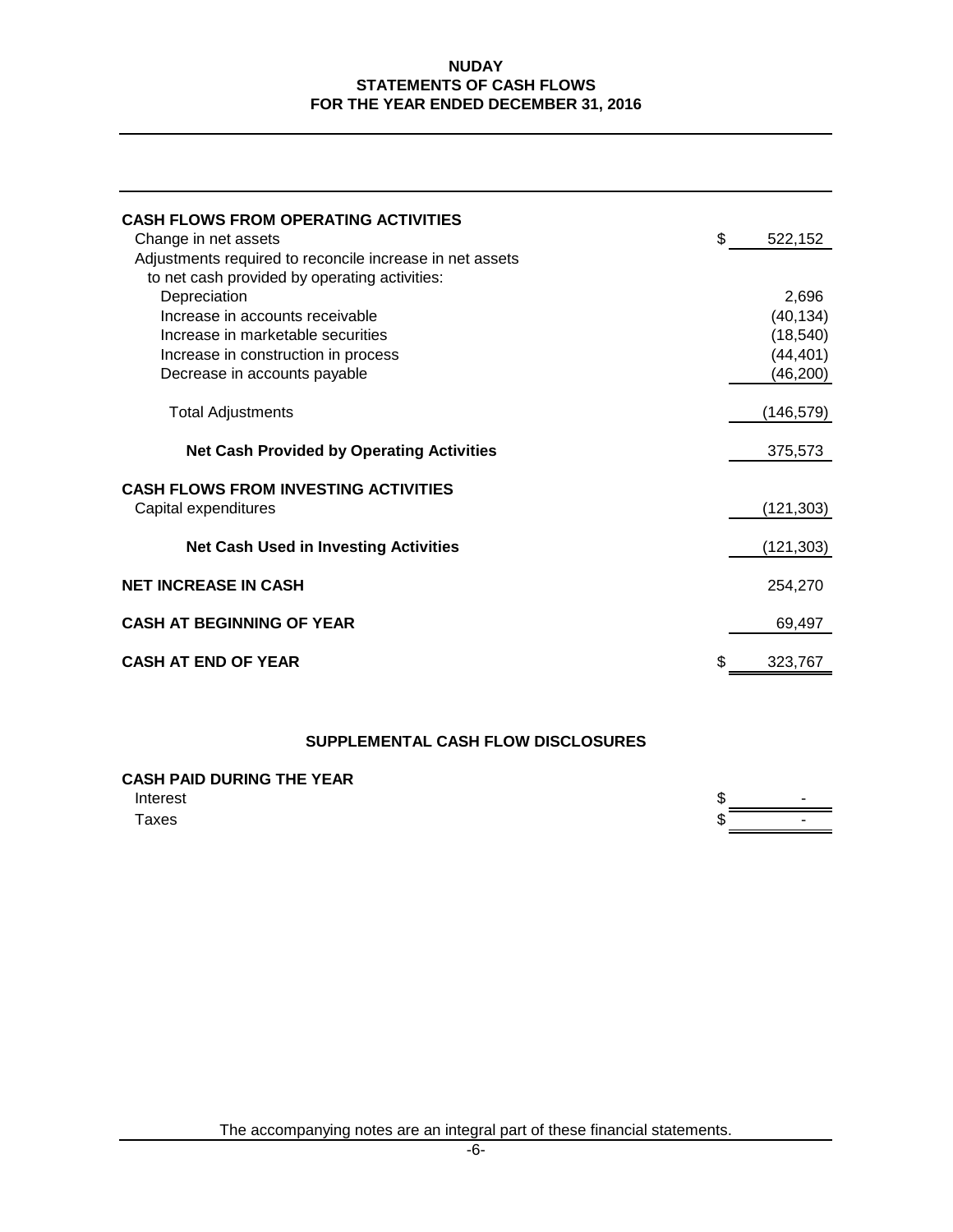# **1. NATURE OF ORGANIZATION**

Based in Windham, New Hampshire, NuDay ("the Organization") was founded in 2013 as a private, charitable, not-for-profit organization. Guided by its mission statement, "One Person at Time, One Humanity Closer," NuDay champions the empowerment of Syrian mothers and children through immediate humanitarian assistance and long-term, socio-economic projects and programming for Syrian internally displaced persons and Syrian refugees in bordering Turkey and in the US. Programs range from orphan sponsorship, medical clinics, educational institutions, psycho-social support, and cargo containers sending humanitarian and medical aid from the United States to Syria. The end goal of NuDay is simple: to rebuild agency through confidence and self-reliance while building bridges across geographical and cultural differences.

# **2. SUMMARY OF SIGNIFICANT ACCOUNTING POLICIES**

### **Basis of Accounting**

The accompanying financial statements have been prepared on the accrual basis of accounting. Accordingly, revenues are recognized when earned rather than received and expenses are recognized when incurred rather than paid.

### **Cash and Cash Equivalents**

Cash and cash equivalents include all monies in banks and highly liquid investments with maturity dates of less than three months.

### **Accounts Receivable**

Throughout the year the Organization receives donations via third party online platforms. In some cases, those donations are not remitted to the Organization immediately. As of December 31, 2016, the Organization was due \$40,134 from a third party online platform, all of which was received in January 2017. An allowance for bad debts has not been established because all amounts due at year-end were collected.

#### **Marketable Securities**

Occasionally, the Organization receives donations of marketable securities, which are transferred to a brokerage account in the name of the Organization and shortly thereafter placed for sale. As of December 31, 2016, the Organization had \$34,007 in marketable securities.

#### **Property and Equipment**

Property and equipment is recorded at cost or, if donated, at the fair market value at the date of the donation. Improvements are depreciated over the respective lives of the leases, or the life of the improvements, whichever is shorter. Depreciation is computed using the straightline method. Routine repairs and maintenance expenditures are expensed as incurred.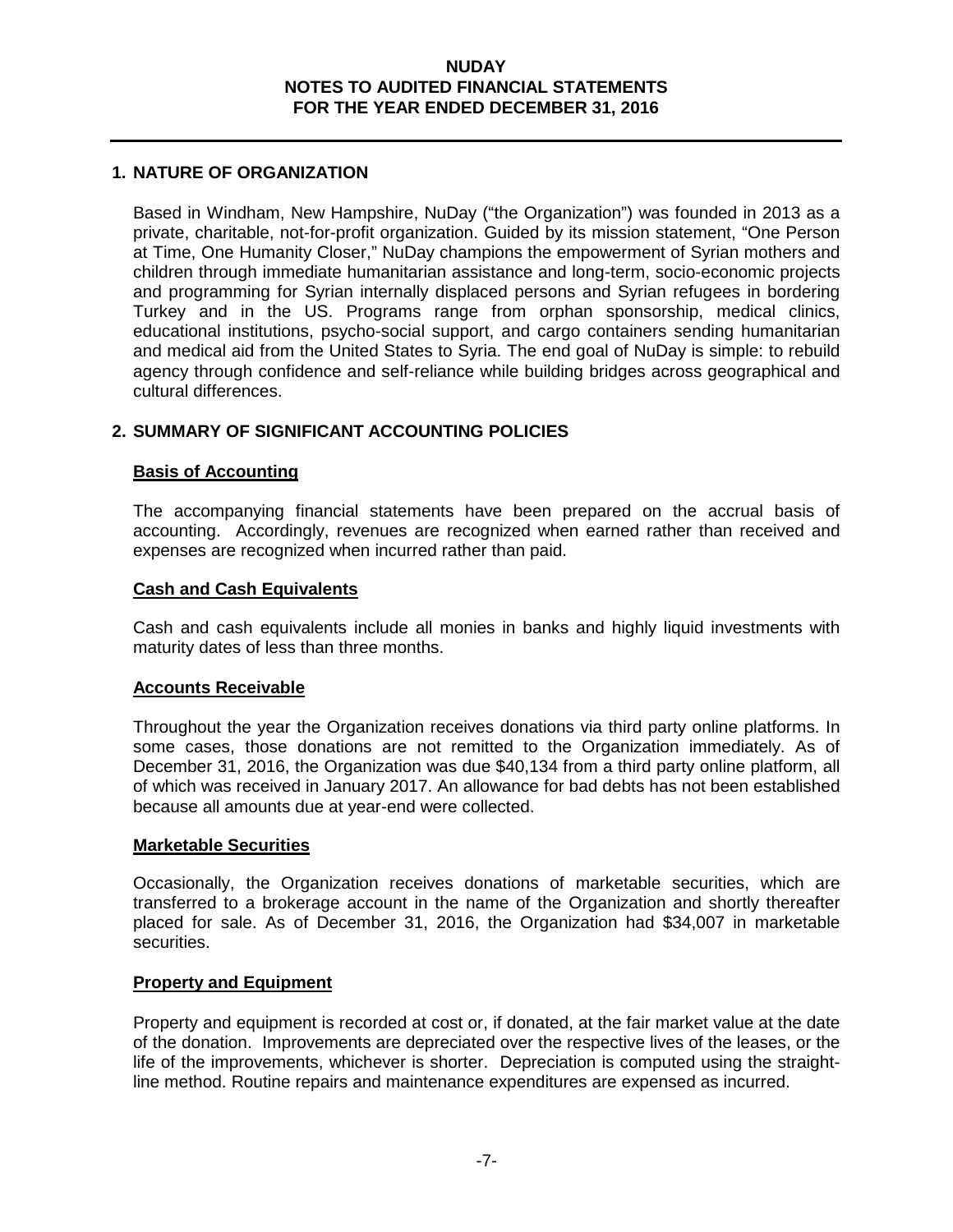# **2. SUMMARY OF SIGNIFICANT ACCOUNTING POLICIES (CONTINUED)**

#### **Income Tax Status**

The Organization is exempt from income taxes under section  $501(c)(3)$  of the Internal Revenue Code. Therefore, no provision is made for federal income taxes in the accompanying financial statements.

### **Uncertain Tax Positions**

Management has determined that the Organization does not have any uncertain tax positions and associated unrecognized benefits that materially impact the financial statements or related disclosures. Since tax matters are subject to some degree of uncertainty, there can be no assurance that the Organization's tax returns will not be challenged by the taxing authorities and that the Organization will not be subject to additional tax, penalties, and interest as a result of such challenge. Generally, the Organization's tax returns remain open for three years for both federal, New Hampshire and Massachusetts income tax examination.

### **Cost Allocation**

The cost of providing various programs and management and general expenses has been summarized on a functional basis in the statement of functional expenses. Accordingly, certain costs have been allocated among the programs and supporting services benefited.

### **Use of Estimates**

The preparation of the financial statements in conformity with generally accepted accounting principles requires management to make estimates and assumptions that affect the reported amounts of assets and liabilities and disclosure of contingent assets and liabilities at the date of the financial statements and the reported amounts of revenues and expenses during the reporting period. Actual results could differ from those estimates.

### **Financial Statement Presentation**

U.S. generally accepted accounting principles require the Organization to report information regarding its financial position and activities according to three classes of net assets. Accordingly, net assets of the Organization and changes therein are classified and reported as follows:

Unrestricted net assets – Net assets that are not subject to donor-imposed stipulations

Temporarily restricted net assets – Net assets subject to donor-imposed stipulations that may or will be met either by action of the Organization and/or passage of time. When a restriction does expire, temporarily restricted net assets are reclassified to unrestricted net assets and reported in the statement of activities as net assets released from restrictions.

Permanently restricted net assets – Net assets subject to donor-imposed stipulations that they be maintained permanently by the Organization.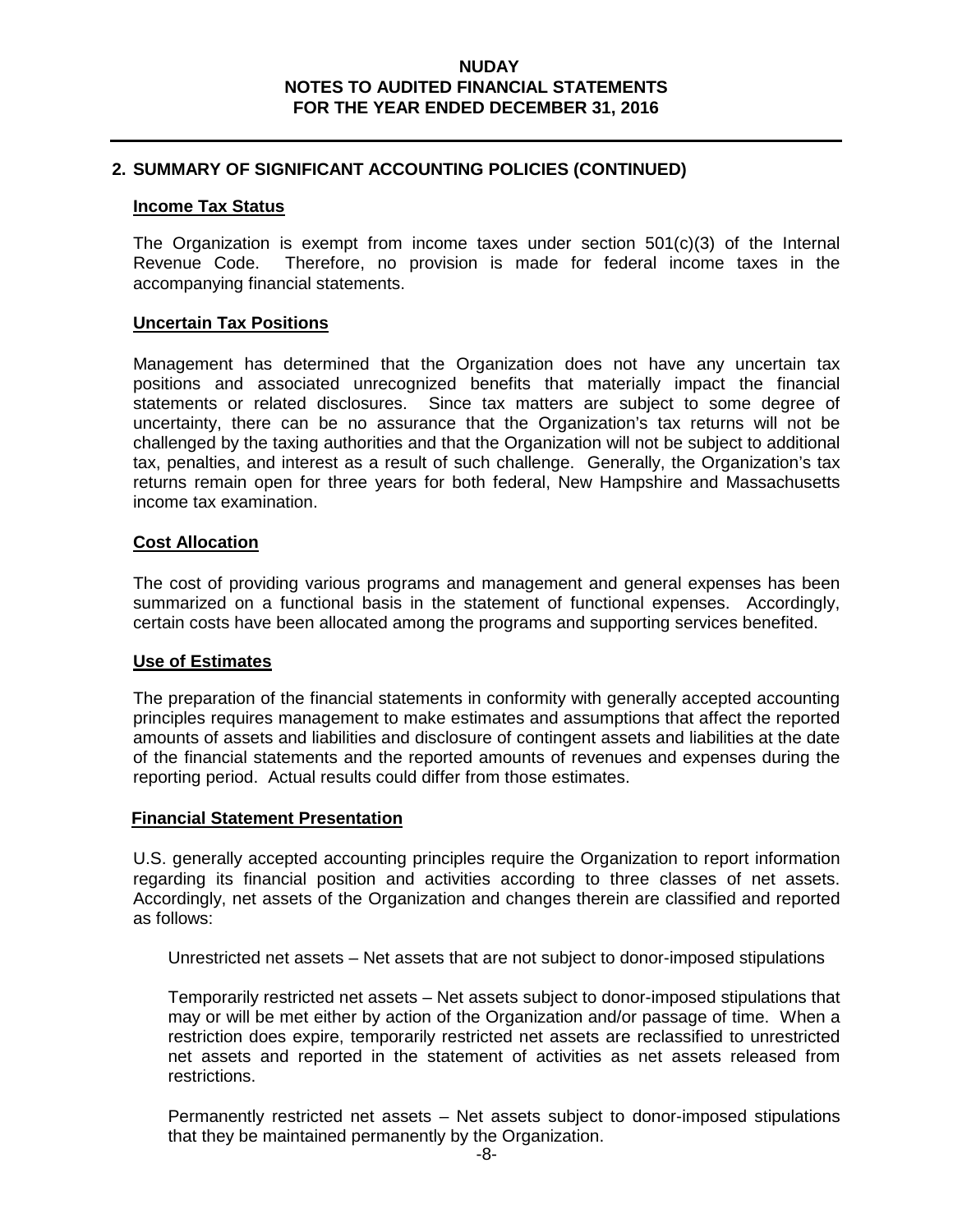# **2. SUMMARY OF SIGNIFICANT ACCOUNTING POLICIES (CONTINUED)**

#### **Contributions**

The Organization recognizes contribution revenue when an unconditional pledge is made or when cash is received if a pledge was not made. Contributions received are reported as unrestricted, temporarily restricted, or permanently restricted, based on donor intent.

#### **Revenue Recognition**

Revenues are reported as increases in unrestricted net assets unless use of the related assets is limited by donor-imposed restrictions. Expenses are reported as decreases in unrestricted net assets. Gains and losses on investments and other assets or liabilities are reported as increases or decreases in unrestricted net assets unless their use is restricted by explicit donor stipulation or by law. Expirations of temporary restrictions on net assets by fulfillment of the donor-stipulated purpose or by passage of the stipulated time period are reported as reclassifications between the applicable classes of net assets.

#### **Advertising**

The Organization follows the policy of charging the cost of advertising to expense when incurred. Advertising costs were \$21,311 for the year ended December 31, 2016.

#### **Fair Value Measurements**

FASB guidance on fair value measurements defines fair value, establishes a framework for measuring fair value and expands disclosure of fair value measurements. The guidance applies to all assets and liabilities that are measured and reported on a fair value basis. The carrying amounts of financial instruments, including cash and cash equivalents, accounts receivable, and accounts payable and accrued liabilities, approximate fair value due to the short maturity of these instruments.

#### **Fair Value of Financial Instruments**

Accounting principles generally accepted in the United States establishes a fair value measurement hierarchy that prioritizes the inputs to valuation techniques used to measure fair value. This hierarchy consists of three broad levels:

Level 1 – Fair value input consists of unadjusted quoted prices in active markets for identical assets, which have the highest priority.

Level 2 – Fair value input consists of observable inputs other than quoted prices for identical assets.

Level 3 – Fair value input consists of unobservable inputs and have the lowest priority.

The Organization uses appropriate valuation techniques based on the available inputs to measure the fair value of its investments. When available, the Organization measures fair value using Level 1 inputs because they generally provide the most reliable evidence of fair value.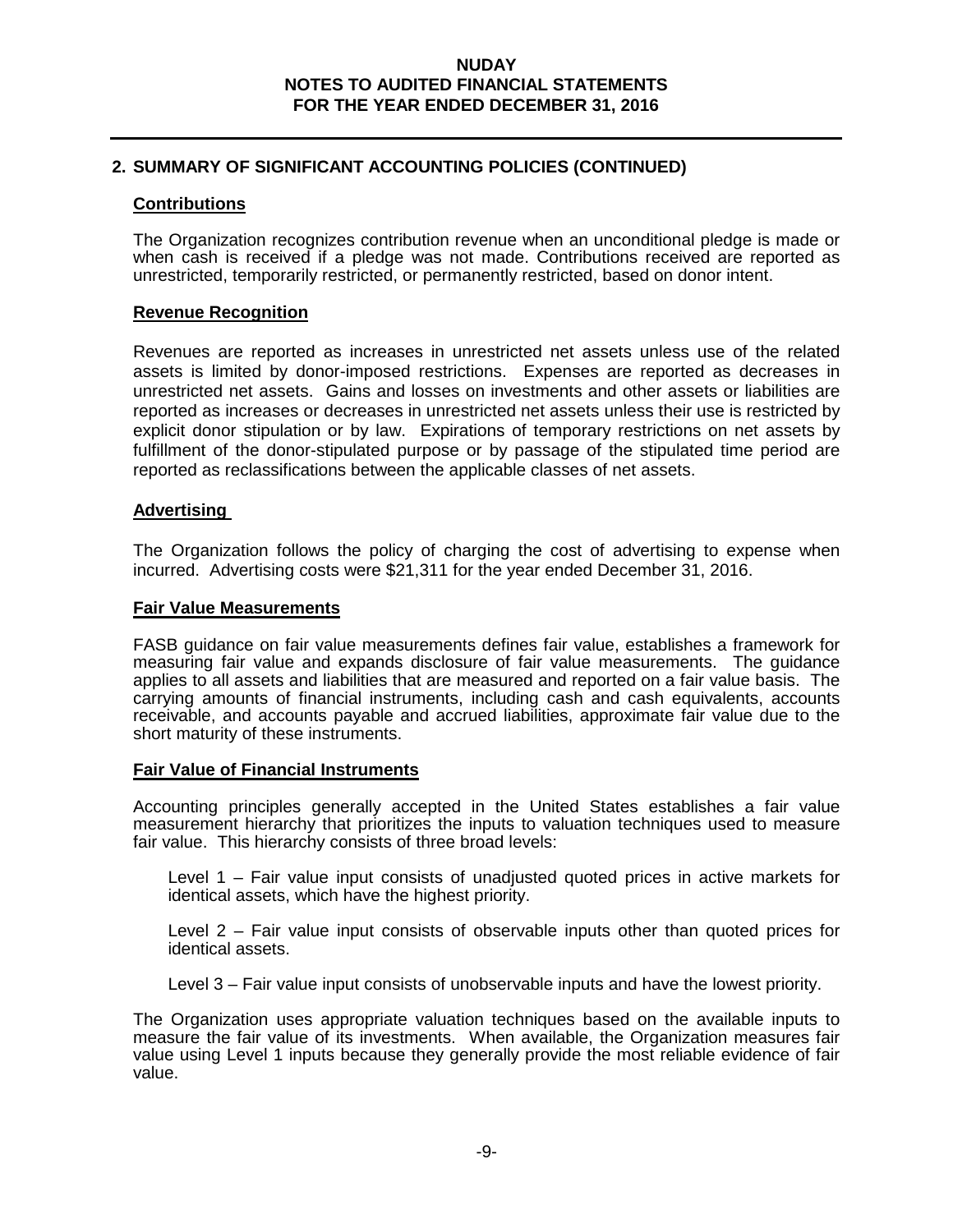**\_\_\_\_\_\_\_\_\_\_\_\_\_\_\_\_\_\_\_\_\_\_\_\_\_\_\_\_\_\_\_\_\_\_\_\_\_\_\_\_\_\_\_\_\_\_\_\_\_\_\_\_\_\_\_\_\_\_\_\_\_\_\_\_\_\_\_\_\_\_\_\_\_\_\_\_**

### **3. MARKETABLE SECURITIES**

Marketable securities are stated at fair value and consist of stocks as follows as of December 31, 2016:

| Cost<br><b>Fair Value</b>                              | \$<br>33,010<br>33,010 |
|--------------------------------------------------------|------------------------|
| Unrealized appreciation (depreciation) in market value |                        |
| Investment return is summarized as follows:            |                        |
| Realized loss on sale of securities                    | 16,343                 |

# **4. CONSTRUCTION IN PROCESS**

The Organization has executed a 20-year land lease for the purpose of building 90 homes, a school and a mosque on the leased property. As of December 31, 2016, the school, mosque and 45 housing units were completed. The costs associated with completed and in-use facilities is included in property and equipment. The costs associated with completing the remaining, in process 45 units, is classified as construction in process on the balance sheet.

### **5. PROPERTY AND EQUIPMENT**

Property and equipment consists of the following leasehold improvements:

| Leasehold improvements<br>Less: accumulated depreciation | 121,303<br>2,696 |
|----------------------------------------------------------|------------------|
| Net Property and Equipment                               | 118,607          |

Depreciation expense was \$2,696 for the year ended December 31, 2016.

### **6. RELATED PARTIES**

The Organization employs the daughter of a member of management. The total amount paid to this employee was \$18,000 during the year ended December 31, 2016.

The Organization was provided consulting services by the daughter of a member of management. This related party was compensated \$16,698 during the year for such services.

One board member is the spouse of a member of management. This board member received no compensation for the services performed for the Organization.

There were no amounts due to or from any related parties as of December 31, 2016.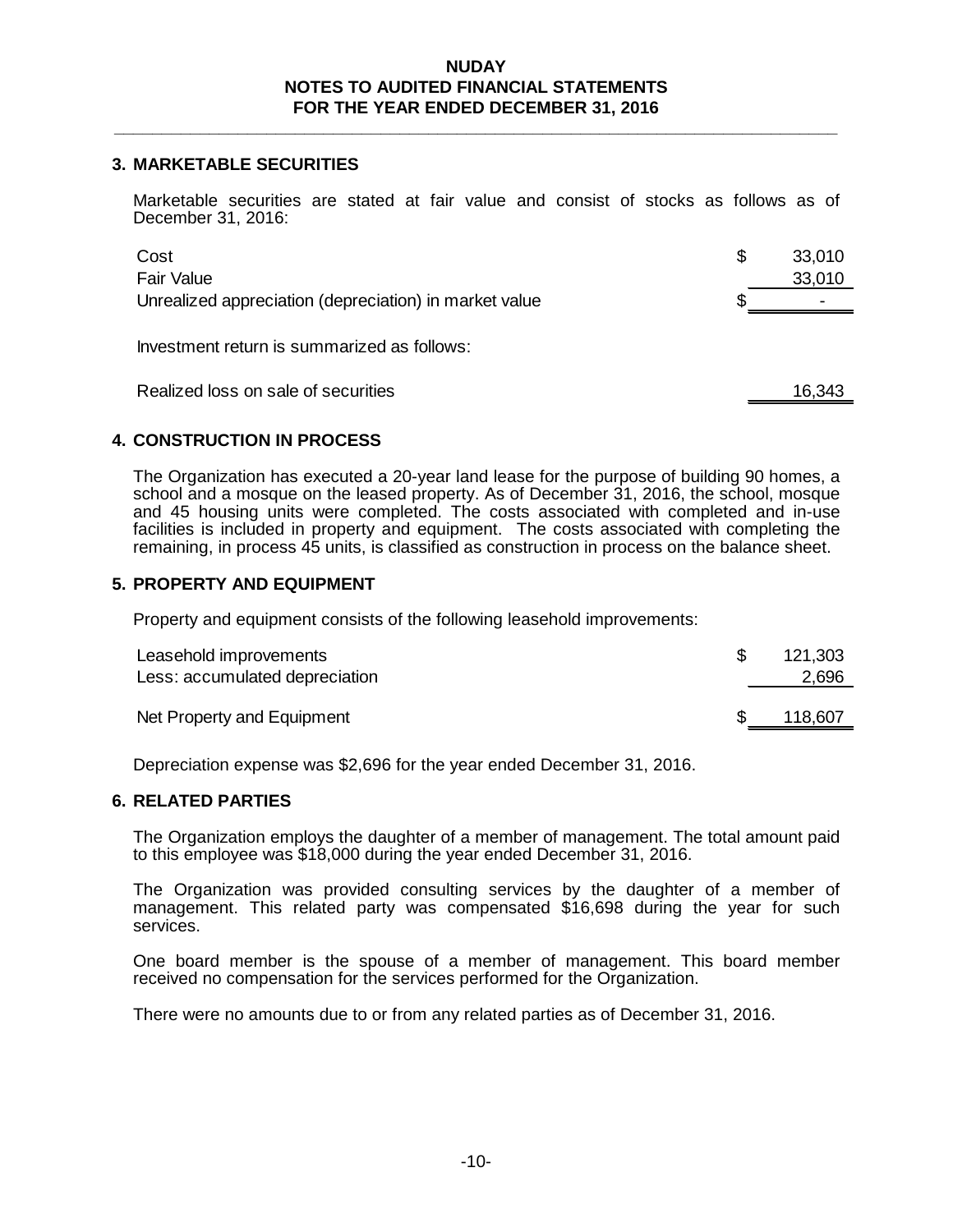**\_\_\_\_\_\_\_\_\_\_\_\_\_\_\_\_\_\_\_\_\_\_\_\_\_\_\_\_\_\_\_\_\_\_\_\_\_\_\_\_\_\_\_\_\_\_\_\_\_\_\_\_\_\_\_\_\_\_\_\_\_\_\_\_\_\_\_\_\_\_\_\_\_\_**

# **7. IN-KIND CONTRIBUTIONS**

The Organization receives contributions of an in-kind nature, which represent the estimated fair market value of donated supplies and services. These in-kind donations were recorded both as support revenue and program expense upon the export shipments to Turkey and Syria to assist in the humanitarian work and care provided to displaced Syrian refugees. The nature of these contributions, which is included in the statement of activities, is as follows for the year ended December 31, 2016:

|    | 854,879    |
|----|------------|
|    | 6,131,940  |
|    | 12,918,132 |
|    |            |
| S. | 19,904,951 |
|    |            |

# **8. SPECIAL EVENTS**

Revenue reported on the statement of activities, and expenses reported on the statement of functional expenses, as special events, consists of major fundraising events held during the year.

Net revenue generated from special events during the year ended December 31, 2016 was \$34,207.

### **9. CASH FLOWS**

Occasionally, the Organization receives donations of marketable securities, which are sent to a brokerage account in the name of the Organization and shortly thereafter placed for sale. When the securities are sold, the funds are transferred to an operating account. Donations of marketable securities received during the year ended December 31, 2016 were valued at \$58,930 and are included in revenue and support on the statement of activities.

### **10. TEMPORARILY RESTRICTED NET ASSETS**

Temporarily restricted net assets at December 31, 2016 consist of the following:

| Restricted by contributors for the Ahmad Alkhalaf Project | 80,916 |
|-----------------------------------------------------------|--------|
| <b>Total Temporarily Restricted Net Assets</b>            | 80,916 |
|                                                           |        |

During the year nets assets were released from donor restrictions by incurring expense satisfying the restricted purposes or by occurrence of other events specified by donors. The total amount released from restrictions during 2016 was \$44,522.